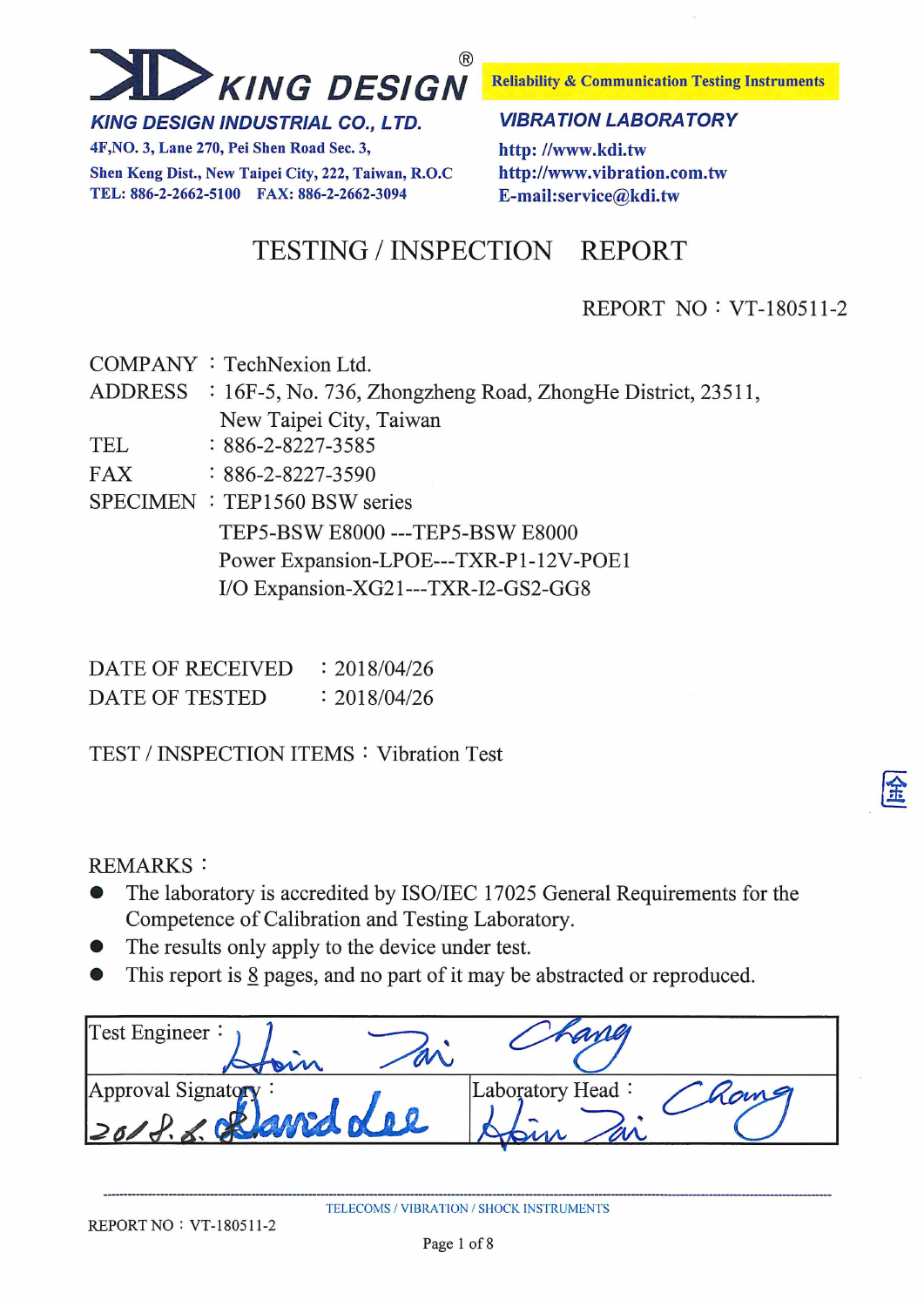

**4F,NO. 3, Lane 270, Pei Shen Road Sec. 3, http: //www.kdi.tw Shen Keng Dist., New Taipei City, 222, Taiwan, R.O.C http://www.vibration.com.tw** 

**Reliability & Communication Testing Instruments**

#### **KING DESIGN INDUSTRIAL CO., LTD. VIBRATION LABORATORY**

**TEL: 886-2-2662-5100 FAX: 886-2-2662-3094 E-mail:service@kdi.tw**

### TESTING / INSPECTION REPORT

#### TESTING EQUIPMENT:

| : KING DESIGN KD-9363EM-1000F2K-50N120,    |
|--------------------------------------------|
| SNN: GUG02102091                           |
| : DACTRON LASER USB, $S/N$ : 12448370      |
| : WILCOXON RESEARCH WR-784A, $S/N$ : 23116 |
|                                            |

#### TEST ENVIRONMENT:

| Temperature              | $:25^{\circ}\mathrm{C}$ | $(25\pm10^{\circ}\text{C})$ |
|--------------------------|-------------------------|-----------------------------|
| <b>Relative Humidity</b> |                         | : $62\%RH$ $(50\pm25\%RH)$  |

#### SPECIMEN:

No1

Model/(S/N) : TEP1560 BSW series TEP5-BSW E8000 ---TEP5-BSW E8000 Power Expansion-LPOE---TXR-P1-12V-POE1 I/O Expansion-XG21---TXR-I2-GS2-GG8

Quantity : 1 unit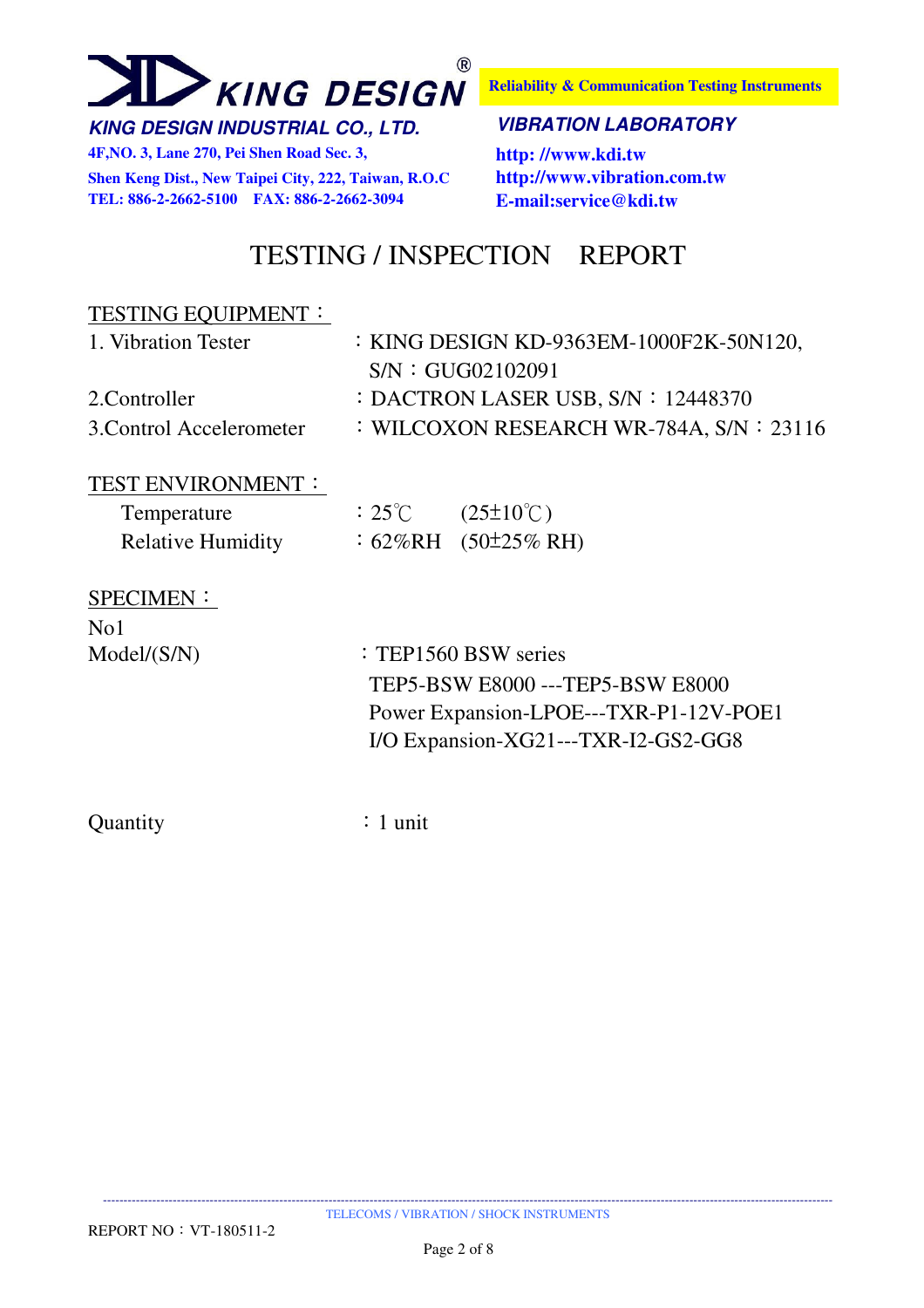

**4F,NO. 3, Lane 270, Pei Shen Road Sec. 3, http: //www.kdi.tw Shen Keng Dist., New Taipei City, 222, Taiwan, R.O.C http://www.vibration.com.tw TEL: 886-2-2662-5100 FAX: 886-2-2662-3094 E-mail:service@kdi.tw**

**Reliability & Communication Testing Instruments**

#### **KING DESIGN INDUSTRIAL CO., LTD. VIBRATION LABORATORY**

### TESTING / INSPECTION REPORT

#### TEST SPECIFICATION:

#### **As per applicant's requirement---**

#### Random Vibration test (Operating) Frequency  $\qquad$  : 5 Hz to 500 Hz

| 1 reguency       |             | $\sim$ 112 to 900 112    |
|------------------|-------------|--------------------------|
| Frequency        |             | <b>PSD</b>               |
| (Hz)             |             | $(g)^2$ /Hz              |
| 5                |             | 0.00202068               |
| 500              |             | 0.00202068               |
| Test Axis        |             | $: X, Y, Z \text{ axis}$ |
| Acceleration     | : 1 grms    |                          |
| <b>Test Time</b> |             | $\div$ 60 min / axis     |
| Total Test Time  | $: 180$ min |                          |

#### TEST RESULT:

| Describe                                           | <b>PASS</b> | <b>FAIL</b> | Non-Judgment |  |  |  |  |
|----------------------------------------------------|-------------|-------------|--------------|--|--|--|--|
| Function judgment <sup>(1)</sup>                   |             |             |              |  |  |  |  |
| Appearance check <sup>(2)</sup>                    |             |             |              |  |  |  |  |
| $(1)$ —Booting function was normal after the test. |             |             |              |  |  |  |  |
| (2)—No visible damages were found.                 |             |             |              |  |  |  |  |

---------------------------------------------------------------------------------------------------------------------------------------------------------------------------------- TELECOMS / VIBRATION / SHOCK INSTRUMENTS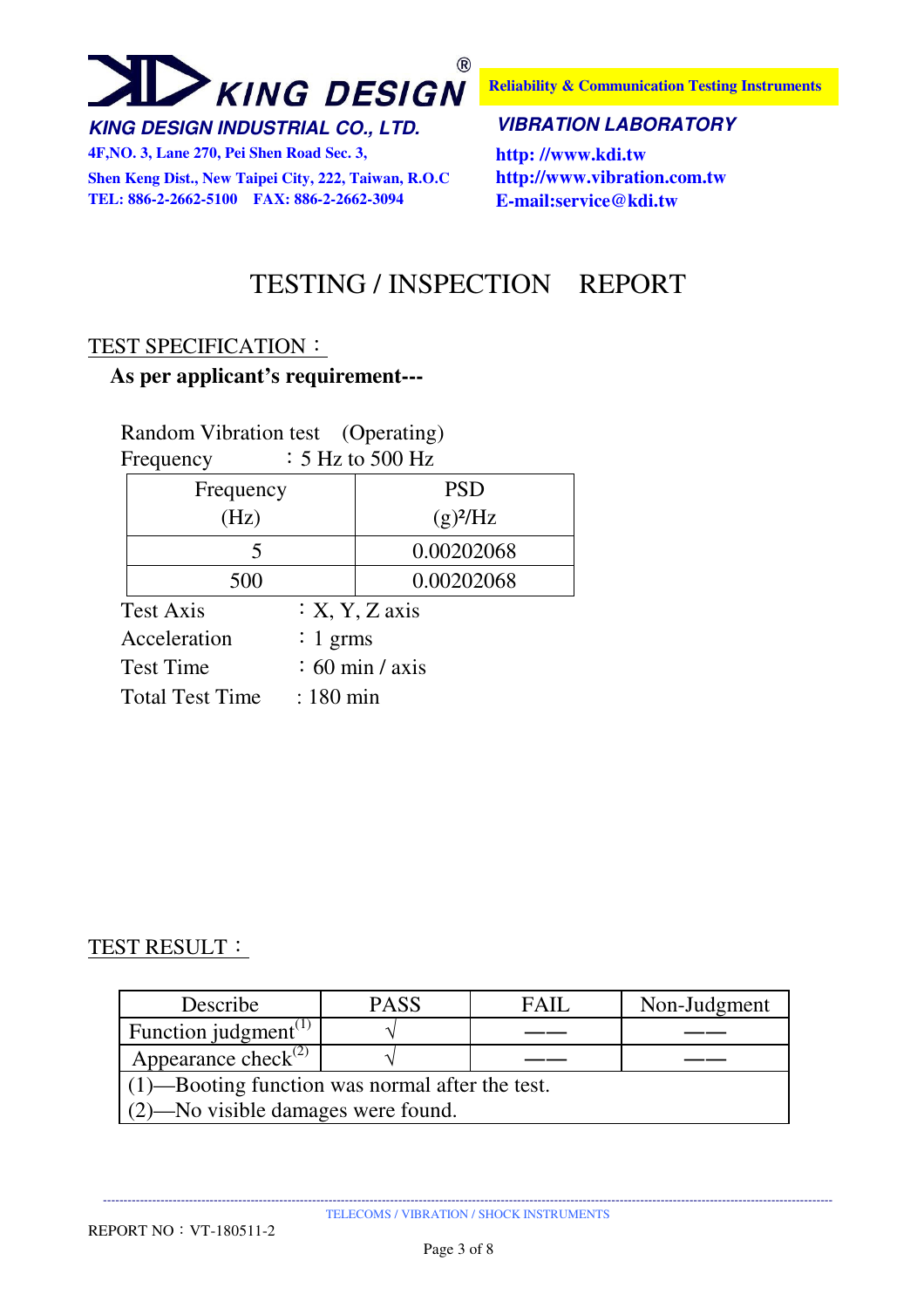# $\circledR$ **XING DESIGN**

**4F,NO. 3, Lane 270, Pei Shen Road Sec. 3, http: //www.kdi.tw**

**Shen Keng Dist., New Taipei City, 222, Taiwan, R.O.C http://www.vibration.com.tw TEL: 886-2-2662-5100 FAX: 886-2-2662-3094 E-mail:service@kdi.tw**

**Reliability & Communication Testing Instruments**

#### **KING DESIGN INDUSTRIAL CO., LTD. VIBRATION LABORATORY**

## TESTING / INSPECTION REPORT

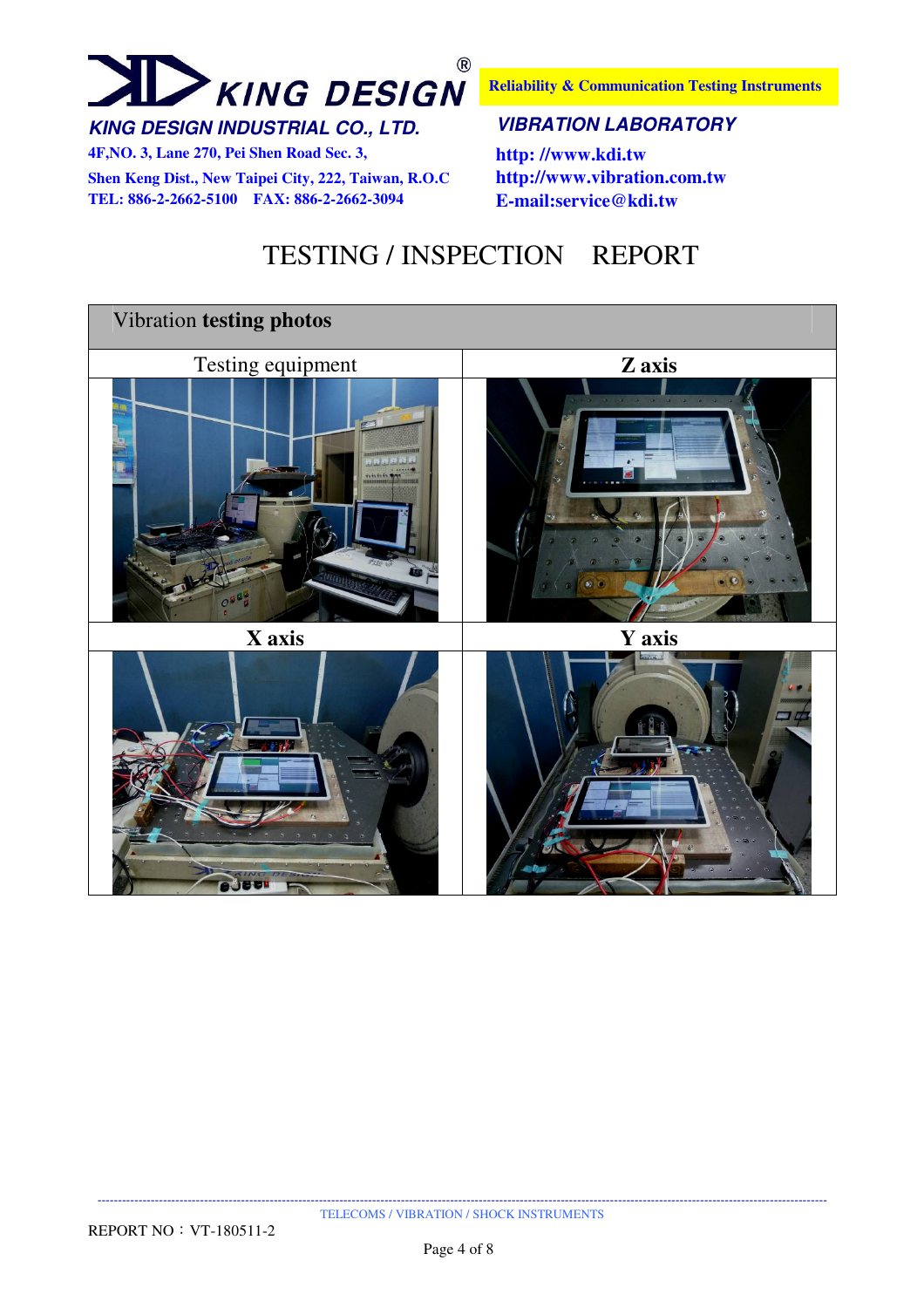# $^{\circledR}$ **XING DESIGN**

**Reliability & Communication Testing Instruments**

### **KING DESIGN INDUSTRIAL CO., LTD. VIBRATION LABORATORY**

**4F,NO. 3, Lane 270, Pei Shen Road Sec. 3, http: //www.kdi.tw**

**Shen Keng Dist., New Taipei City, 222, Taiwan, R.O.C http://www.vibration.com.tw TEL: 886-2-2662-5100 FAX: 886-2-2662-3094 E-mail:service@kdi.tw**

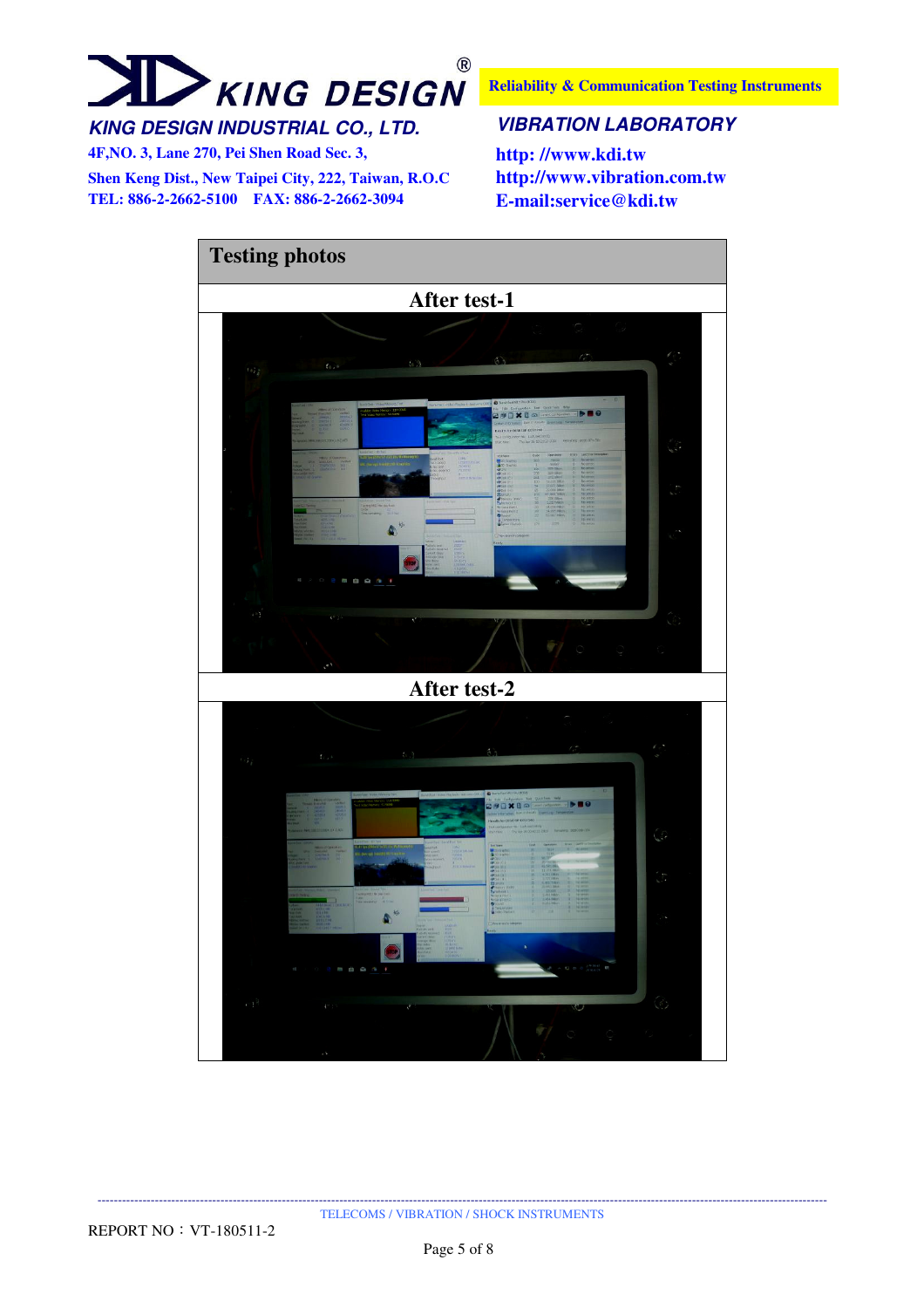# **KING DESIGN INDUSTRIAL CO., LTD. VIBRATION LABORATORY**



|  | Control RMS: 1.003309 gn Full Level Elapsed Time: 01:00:00 |          | Lines: |         |  | 400 Frame Time: 0.800000 Seconds |
|--|------------------------------------------------------------|----------|--------|---------|--|----------------------------------|
|  | Demand RMS: 1.000664 gn Remaining Time:                    | 00:00:00 | DOF:   | 154 dF: |  | 1.250000 Hz                      |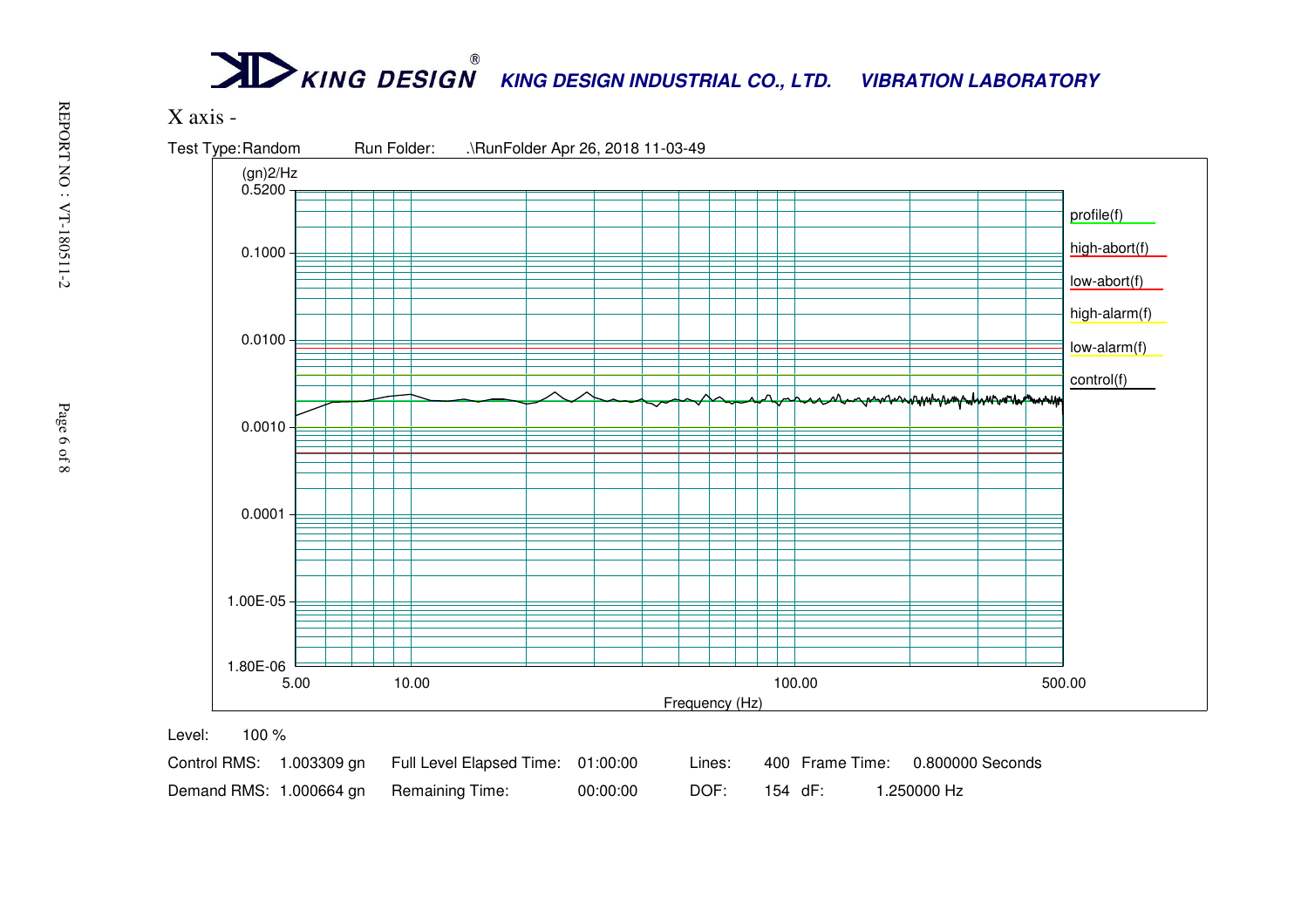# **KING DESIGN INDUSTRIAL CO., LTD. VIBRATION LABORATORY**



|  | Control RMS: 1.001179 gn Full Level Elapsed Time: 01:00:00 |          | Lines: |         |  | 400 Frame Time: 0.800000 Seconds |
|--|------------------------------------------------------------|----------|--------|---------|--|----------------------------------|
|  | Demand RMS: 1.000664 gn Remaining Time:                    | 00:00:00 | DOF:   | 154 dF: |  | 1.250000 Hz                      |